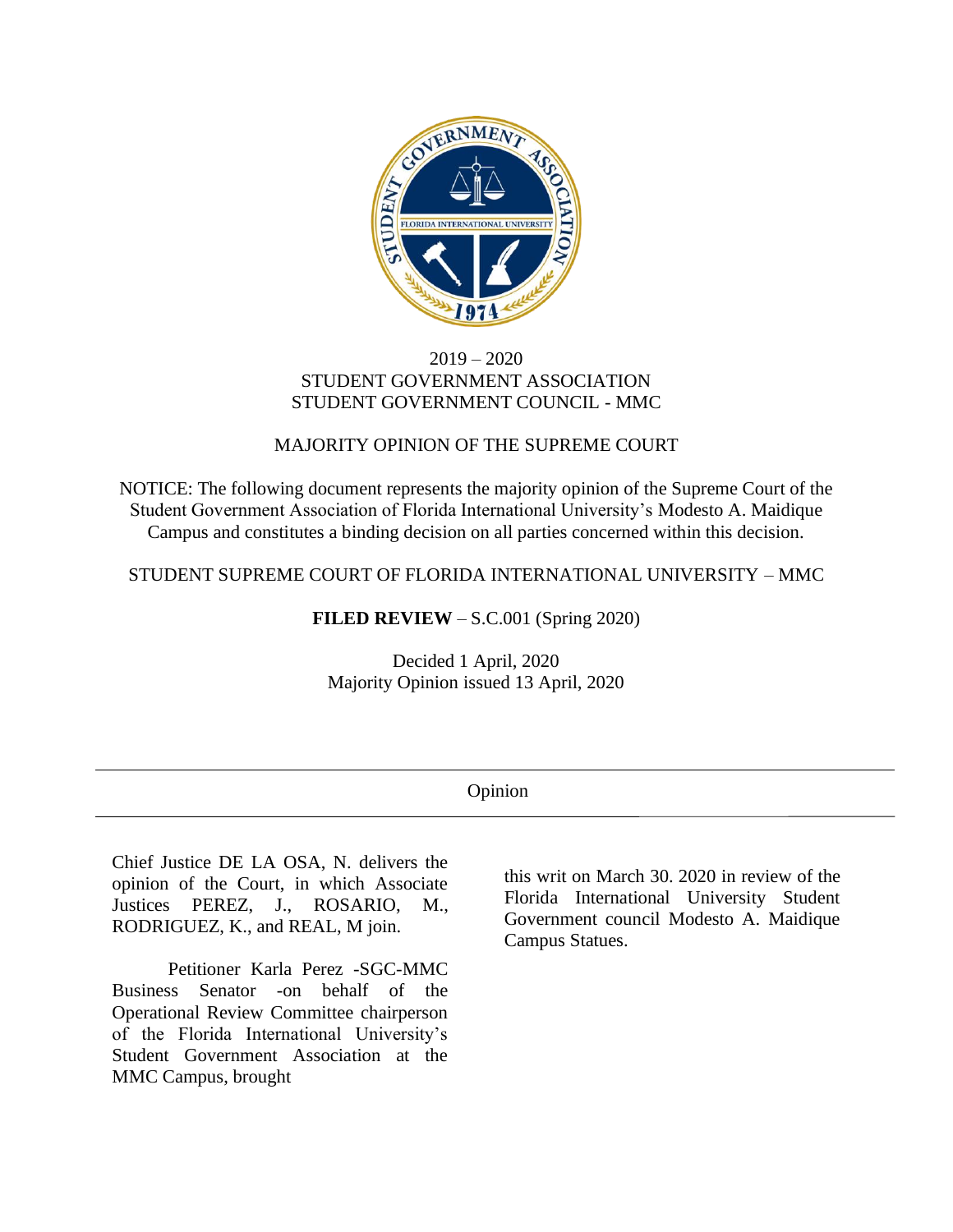#### **ISSUES:**

- 1. ORC Chairwomen, Karla Sofia Perez, raises the questions of what an Entity vs Organization is, what is the difference when it comes to ORC, if there is any difference
- 2. Does the committee decide whether or not to audit or does it have to be voted by the Senate? Both?
- 3. What is understood as an audit and what information are, we allowed to request and which one we aren't.

#### **FACTS:**

- 1. According to MMC-Statues. Article III  $\hat{\S}$  3.05(F)(i)(1) The purpose of the Operational Review Committee (ORC) shall be to audit entities that are directly funded by the Student Government Association through the student Activities and Services (A&S) fees to ensure that they are being used properly in accordance to the University-Wide Finance Code.
- 2. According to MMC-Statues. Article III  $\frac{8}{9}$  3.05(F)(i)(2) This committee holds the power and responsibility to investigate all organizations and/or entities, including the SGA that are questioned and/or

challenged by Student Government Officials as well as the entire FIU student body concerning the use or misuse of A&S monies.

3. According to MMC-Statues. Article III  $\hat{\S}$  3.05(F)(i)(3) This committee shall have the power to write legislation about an already investigated organization or entity in regard to how the entity used or misused A&S monies. It will then be used as a guide or piece of evidence for yearly budget hearings and deliberations.

### **OPINION:**

Chief Justice N. De La Osa for a unanimous court,

The Supreme Court of Florida International University's Student Government Association at the MMC Campus will have jurisdiction over the SGA-MMC Constitution, Statutes, and all other governing documents, and the upholding of each. Such being the case, and in order to fully discuss the issues in question, The Court must first recognize the SGA-MMC Constitution as the supreme law, as is stated within the Constitution's Authority and Sovereignty.<sup>1</sup> Additionally, it must also be noted that the same is also made clear on the first page of the governing Statutes. <sup>2</sup>

<sup>1</sup>Authority (III) – "In conformance with the aforementioned laws and codes, this constitution is the supreme law of SGA."

<sup>2</sup> " Through the authority of the SGA Constitution, the Student Government Council – Modesto A. Maidique Campus hereby establishes its statutory policies and procedures."